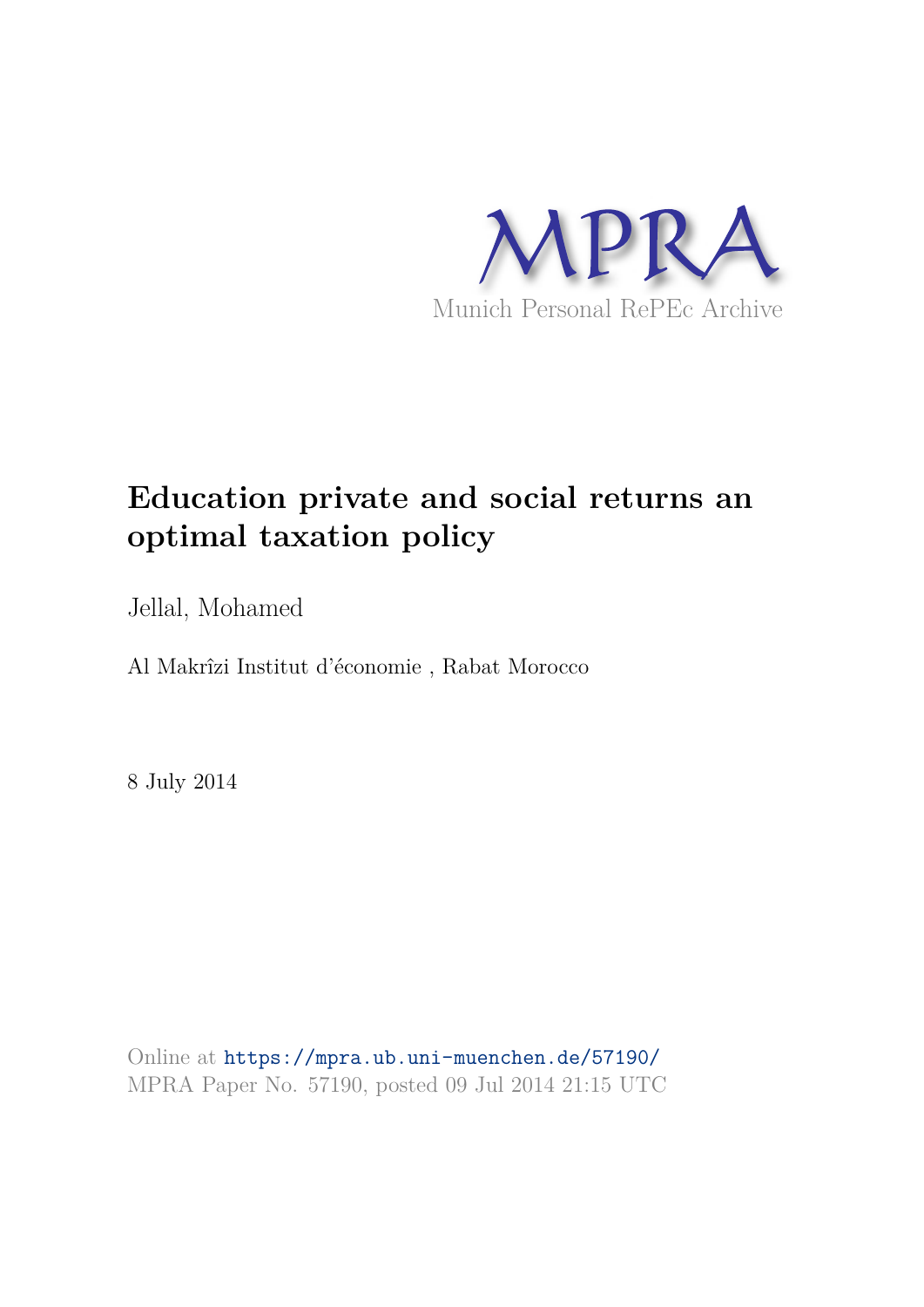

# **EDUCATION PRIVATE AND SOCIAL RETURNS** AN OPTIMAL TAXATION POLICY

# Mohamed Jellal Al Makrîzi Institut d'Economie , Rabat

Revised version

**July 2014**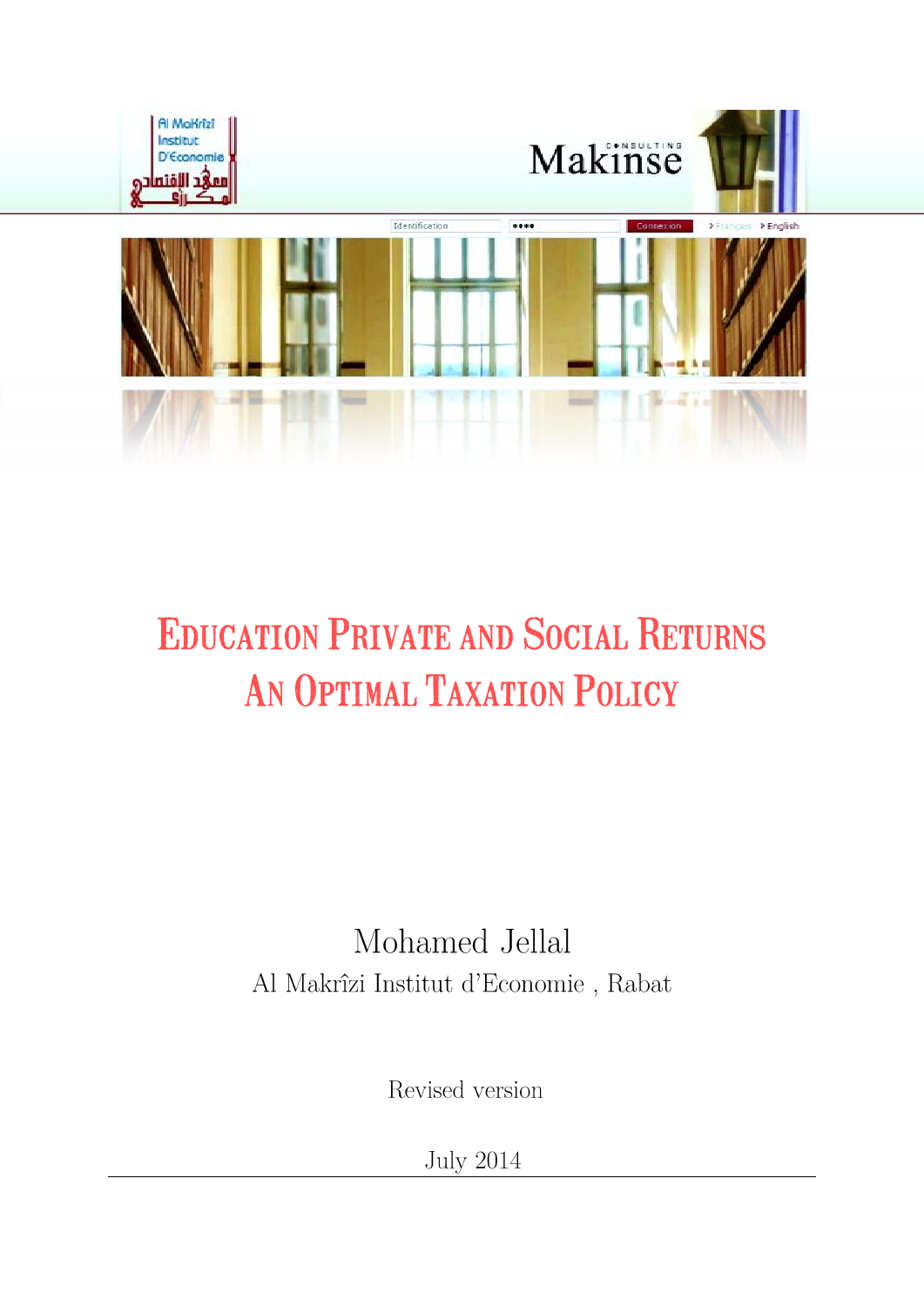#### Abstract

This paper is a direct extension of the paper of Jones (2007). This author presents a simple Mincerian approach to endogenizing schooling time in market economy. His specification is closest to that in Mincer (1958) which does not take into account the social benefits of education. Our note extends his paper on the social returns to accumulation of human capital, with particular emphasis on the social returns to education which are given by the sum of the private and external marginal benefits of a unit of human capital. In other words, we study the problem of human capital externalities which comes from social interactions. We propose a policy of decentralization of the optimal education.

Keywords : Education, Externalities, Social Political returns, economy, Taxation.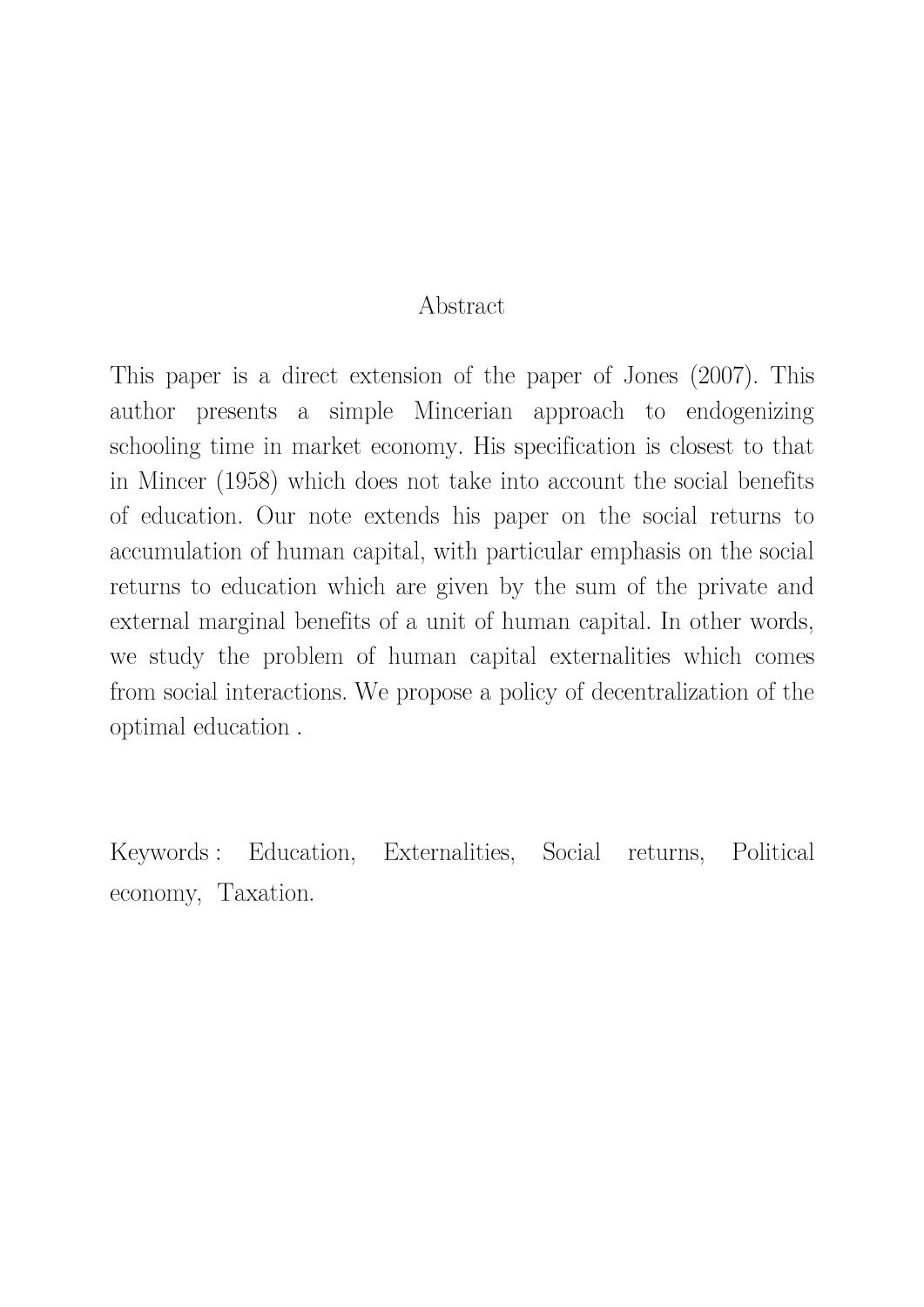#### 1. Introduction

This paper is a direct extension of the paper of Jones (2007). This author presents a simple and tractable Mincerian approach to endogenizing schooling time in market economy. His specification is closest to that in Mincer (1958) which does not take into account of social benefits of education. Our short note extends his paper on the social returns to accumulation of human capital, with particular emphasis on the social returns to education which are given by the sum of the private and external marginal benefits of a unit of human capital. In other words, we study the problem of human capital externalities which comes from social interactions. The theoretical literature there claims that indeed positive educational are externalities arising from accumulation of human capital. For instance, according to the market externalities (Lucas, 1988), a high level of average human capital helps to increases the speed of diffusion of knowledge among workers. The main idea underlying these externalities is the contrasting private return to education or the effect of individual school time on individual income with the social return given by the effect of average schooling time on everyone's income.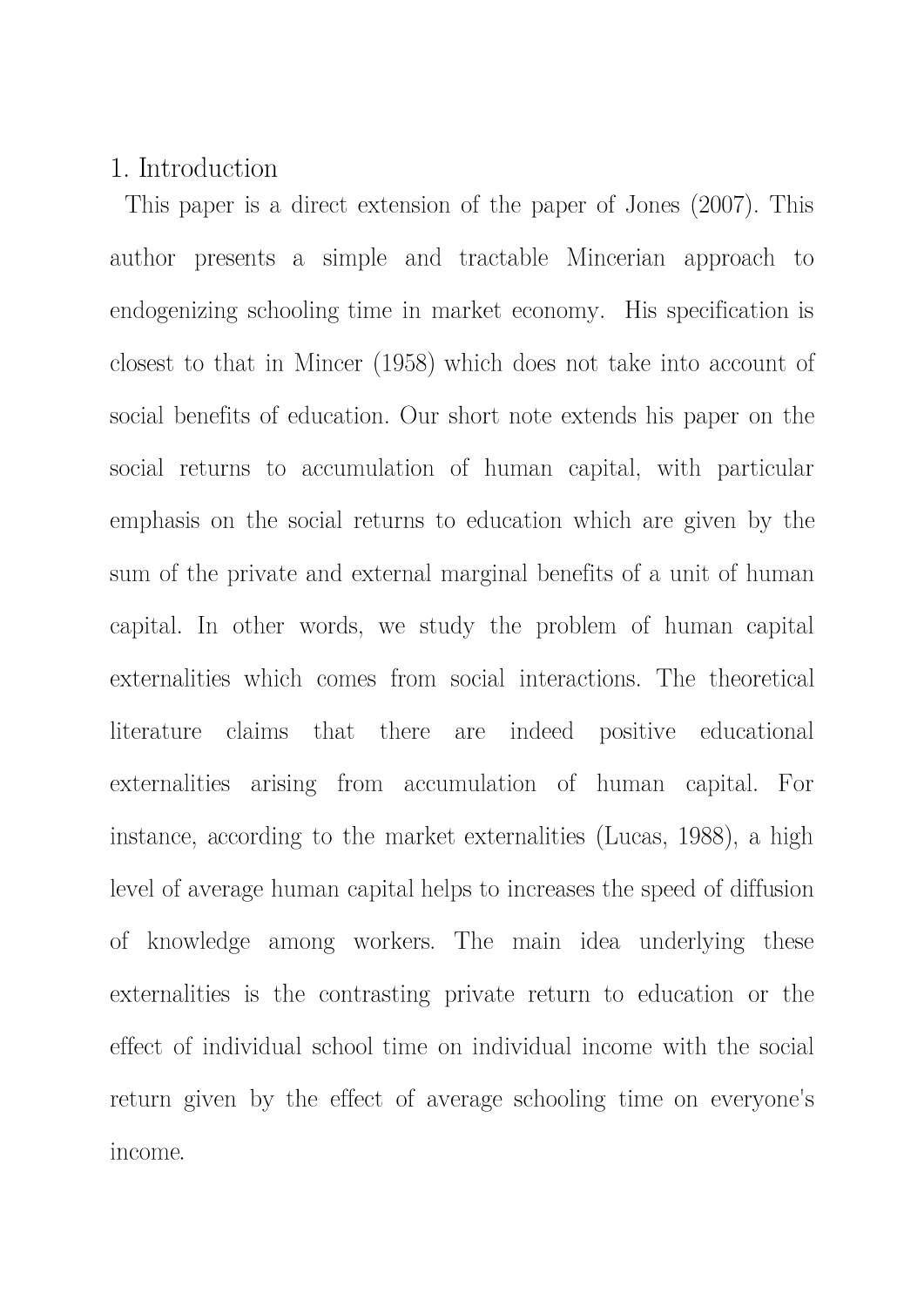#### 2. The Model

Following Jones (2007), let the aggregate human capital H the labor in efficiency units:  $H = hL$ , where h is human capital per worker and L is the number of workers. Assume the constant population in a country is distributed exponentially by age and faces a constant death rate  $\delta$  > 0: the density is  $f(a) = \delta e^{-\delta a}$ . We suppose that an individual attending school for  $s$  years obtains human capital  $h(s, S)$ , where  $S$  is the average human capital externality. A recent literature has recognized the existence of such educational positive externality. Indeed, a number of authors (Lucas (1988), Rauch (1993), Acemoglu and Angrist  $(2000)$ , Moretti  $(2003, 2004)$  have argued that education has large and substantial external benefits.

The representative individual ignores the human capital externality and his problem is to choose school time  $s$  to maximize the expected present discounted value of net income: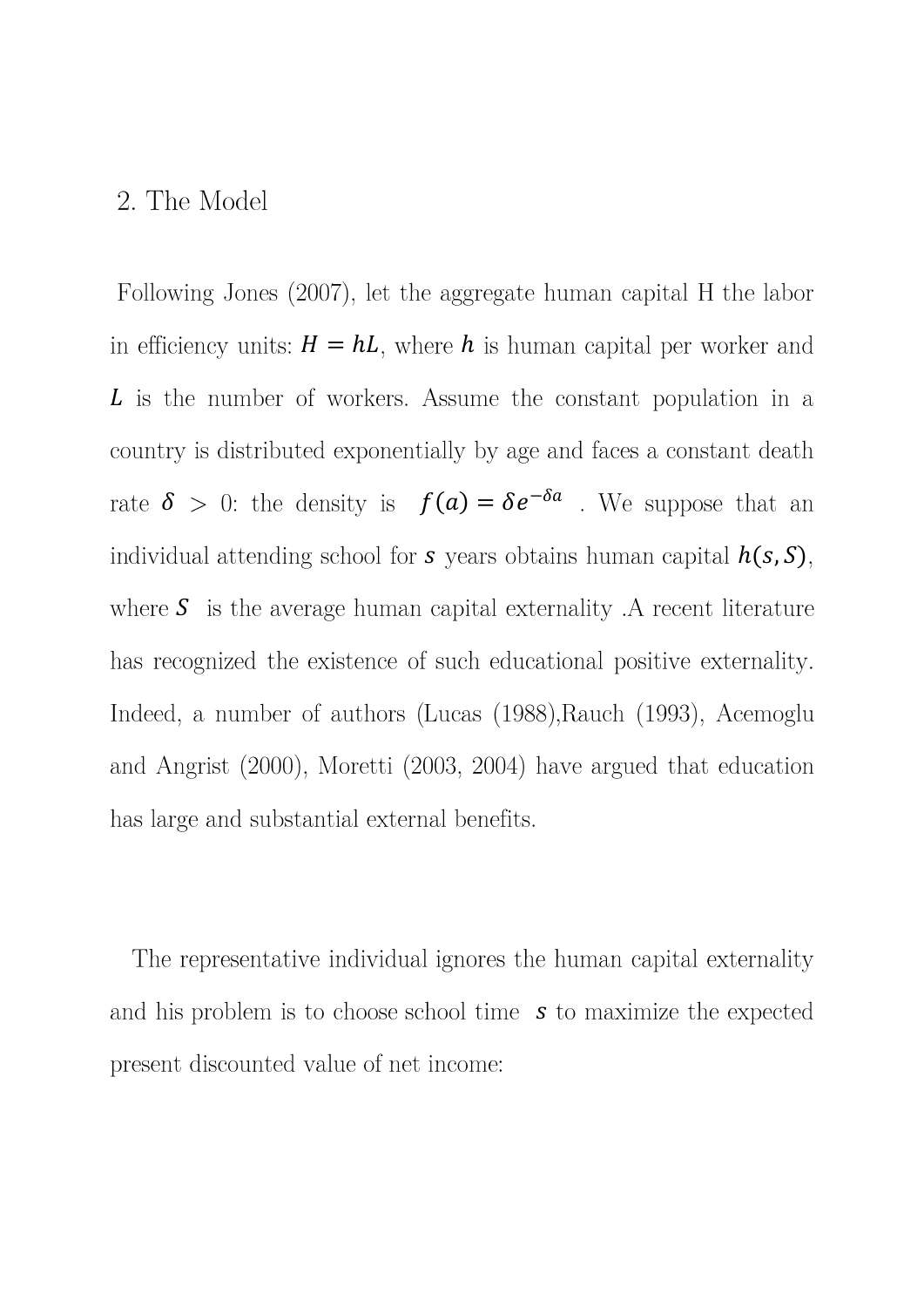$$
\begin{aligned} \text{Max}_s \int_s^{\infty} (w(t)h(s, S)(1 - \tau) + T(t))e^{-(\delta + \bar{r})t} dt \\ T(t) &= \tau w(t)h(S, S) \\ \text{Ex post } s &= S \end{aligned} \tag{1}
$$

where the base wage  $w(t)$  is assumed to grow exponentially at rate  $\bar{g}$ ,  $\tau$  is rate of income tax and  $T(t)$  is lump sum transfer.

Solving this maximization problem leads to the extended Mincerian return equation:

$$
(1 - \tau) \frac{\frac{\partial h(s^*, S)}{\partial s}}{h(s^*, S)} = \bar{r} - \bar{g} + \delta \tag{2}
$$

The left side of this equation is the extended standard Mincerian return: the percentage increase in the wage if schooling increases by a year. The first order condition says that the optimal choice of schooling equates the extended Mincerian return to the effective discount rate. In this case, the effective discount rate is the interest rate, adjusted for wage growth and the probability of death. The original Mincer (1958) specification pinned down the Mincerian return by the interest rate. The generalization here shows the additional role played by economic growth and limited horizons. Rather than being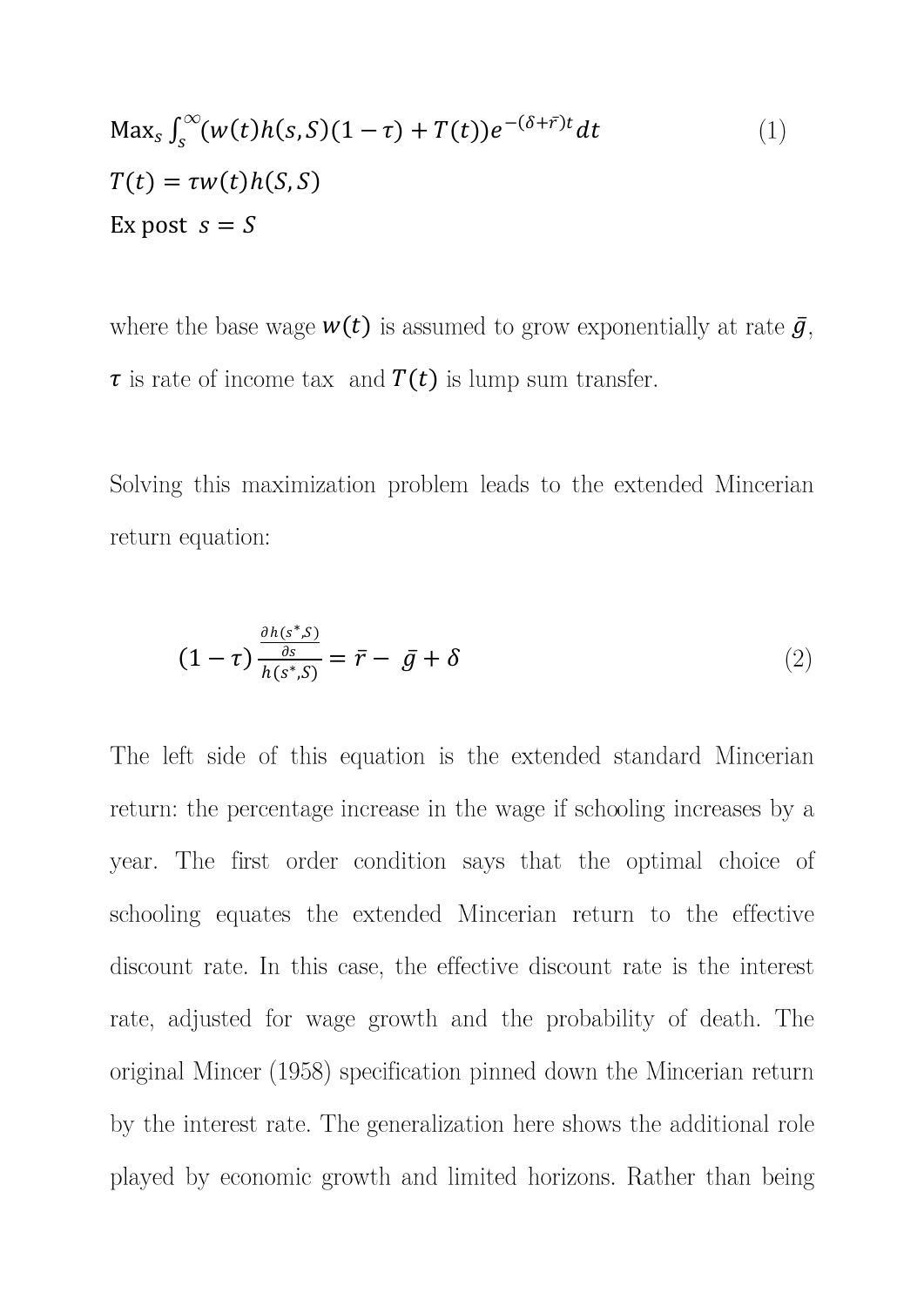an exogenous parameter, as in the simple version of Bils and Klenow  $(2000)$  used by Hall and Jones  $(1999)$  and others, the Mincerian return in this specification is related to fundamental economic variables.

#### Definition 1:

Let the following constant elasticity functions:

$$
\epsilon = \frac{\frac{\partial h(s^*, s^*)}{\partial s}}{h(s^*, s^*)} \quad \text{and} \quad \eta = \frac{\frac{\partial h(s^*, s^*)}{\partial S}}{h(s^*, s^*)}
$$

This definition helps to rewrite at equilibrium the extended Mincerian return as follows:

$$
(1 - \tau) \frac{\frac{\partial h(s^*, S)}{\partial s}}{h(s^*, S)} = (1 - \tau) \frac{\epsilon}{s^*} = \bar{r} - \bar{g} + \delta
$$
\n(3)

Therefore we have the following result.

#### **Proposition 1** (Extended Jones 2007)

Under decentralized economy, the optimal time for schooling is given by the following extended Mincerian Return:

$$
s^* = \frac{\epsilon(1-\tau)}{\bar{r} - \bar{g} + \delta}
$$

Corollary 1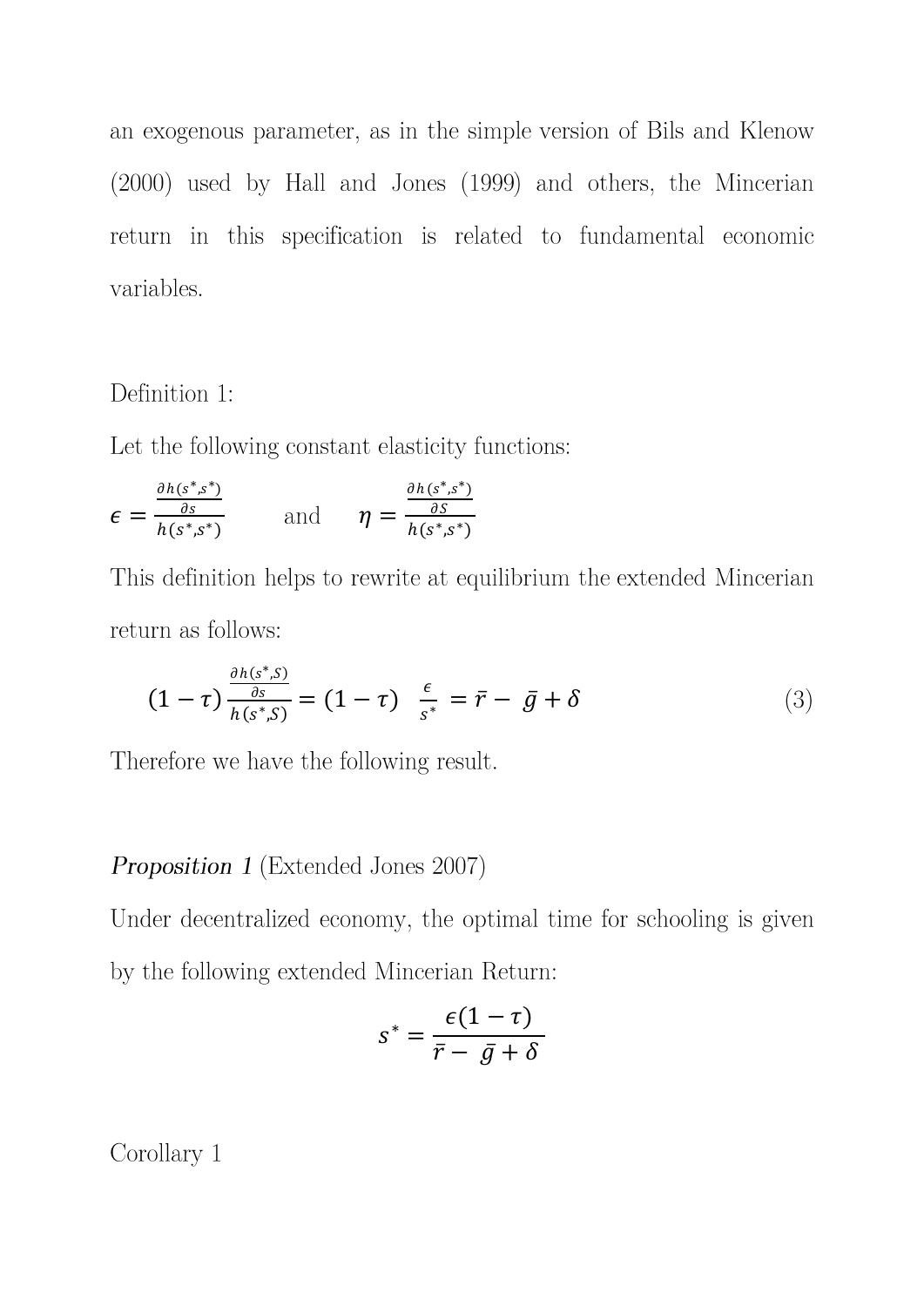The human capital of labor force in efficiency units is:

$$
h^* = \left(\frac{\epsilon(1-\tau)}{\bar{r}-\bar{g}+\delta}\right)^{\epsilon+\eta}
$$

Proof:

If we assume that  $h(s, S) = s^{\epsilon} S^{\eta}$ , where  $S^{\eta}$  is the schooling time externality size, we obtain the announced result by simple substitution.

Since the agents do not internalize the externality of schooling induced by social interactions, in market economy the human capital of labor force is suboptimal. Indeed, given the assumptions and constraints facing economic agents ex ante, in centralized economy, a benevolent planner recognizes that individuals are identical and that their choice will be the same ex post, he is then leads to internalize the schooling time externality by assuming ex ante that educational choice are identical :  $s = S$ . Hence, in a centralized economy, the optimal human capital of labor force is a solution of the planner's problem. This planner chooses school time s that maximizes the representative agent's expected present discounted value of income: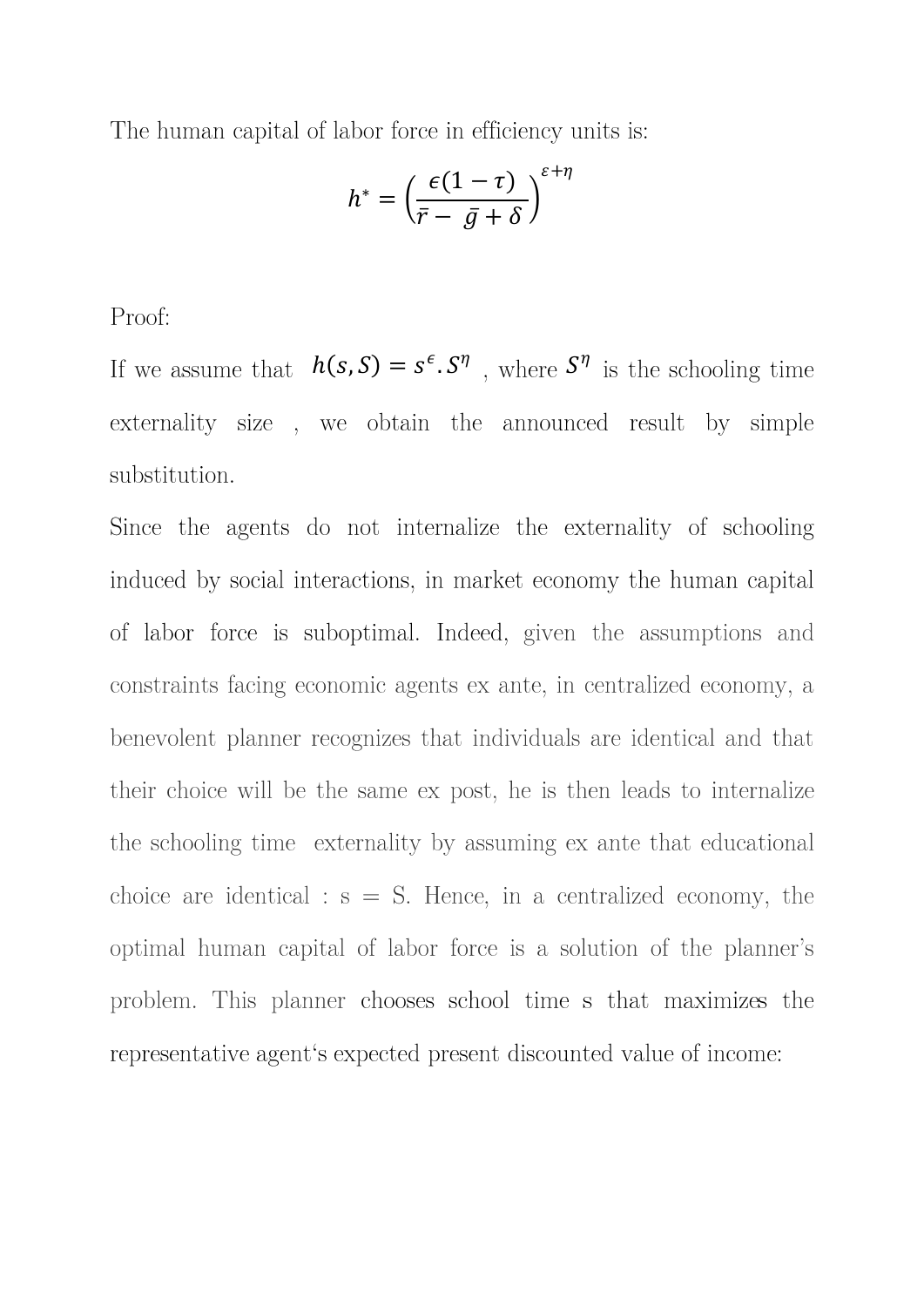Max<sub>s</sub>  $\int_{s}^{\infty} (w(t)h(s, S)(1 - \tau) + T(t))e^{-(\delta + \bar{r})t} dt$  $T(t) = \tau w(t) h(S, S)$  $(4)$ 

Ex ante  $s = S$ 

This program is equivalent to the planner to the following one:

$$
\text{Max}_{S} \int_{S}^{\infty} w(0)h(S, S) e^{-(\delta + \bar{r} - \bar{g})t} dt \tag{5}
$$

This simple problem leads to the following result.

### Proposition 2

Under centralized economy, the optimal time for schooling is given by the following extended Mincerian Return:

$$
S^* = \frac{\epsilon + \eta}{\bar{r} - \bar{g} + \delta}
$$

## Proof:

The standard optimization leads to the equilibrium condition:

$$
\frac{\frac{\partial h(S^*,S^*)}{\partial s}}{h(S^*,S^*)} + \frac{\frac{\partial h(S^*,S^*)}{\partial S}}{h(S^*,S^*)} = \frac{\epsilon + \eta}{S^*} = \bar{r} - \bar{g} + \delta \tag{6}
$$

Therefore, from  $(6)$  we obtain the announced result:

$$
S^* = \frac{\epsilon + \eta}{\bar{r} - \bar{g} + \delta}
$$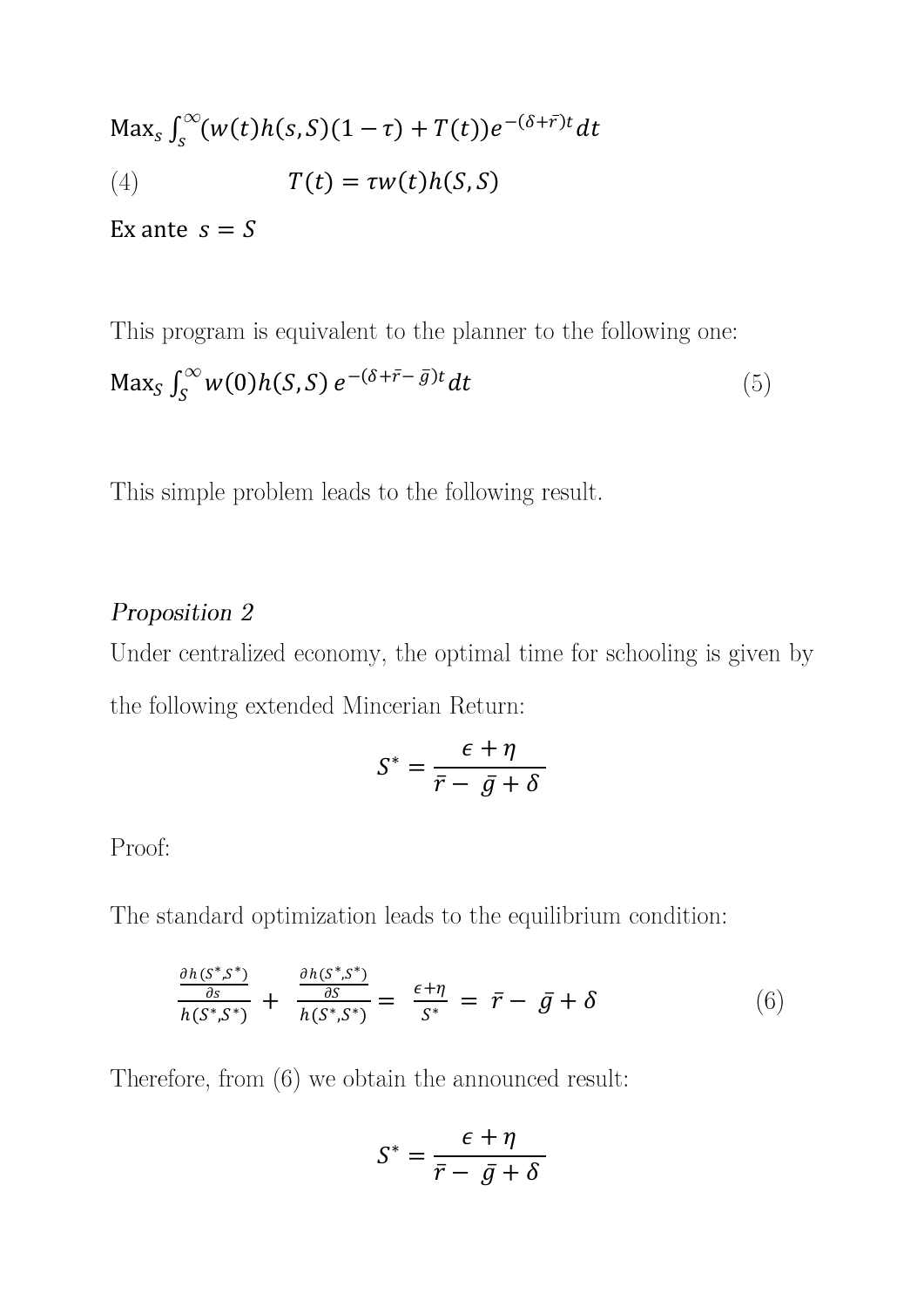#### Corollary 2

The school time under centralized economy is greater than that chosen under market economy, indeed, we have:

$$
S^* = s^* + \frac{\eta + \epsilon \tau}{\bar{r} - \bar{g} + \delta}
$$

Proof

Under decentralized economy the schooling time is given by  $s^* = \frac{\epsilon(1-\tau)}{\bar{r}-\bar{q}+\delta}$  while the optimal schooling time is given by  $S^* =$  $\frac{\epsilon + \eta}{\bar{r} - \bar{g} + \delta}$ , then we have the announced result:  $S^* - S^* = \frac{\eta + \epsilon \tau}{\bar{r} - \bar{g} + \delta}$ .

We observe that the distortion from the first best is given by the term  $D = \frac{\eta + \epsilon \tau}{\bar{r} - \bar{q} + \delta}$  which depends on the externality size impact  $\eta$  and the rate of income taxation given by  $\tau$ .

#### Corollary 3

The optimal human capital of labor force in efficiency units is:

$$
H^* = \left(\frac{\epsilon + \eta}{\bar{r} - \bar{g} + \delta}\right)^{\epsilon + \eta}
$$

Proof:

Let  $H^* = h(S^*, S^*) = S^{*\epsilon + \eta}$  then with  $S^* = \frac{\epsilon + \eta}{\bar{r} - \bar{g} + \delta}$ , we have the

announced result.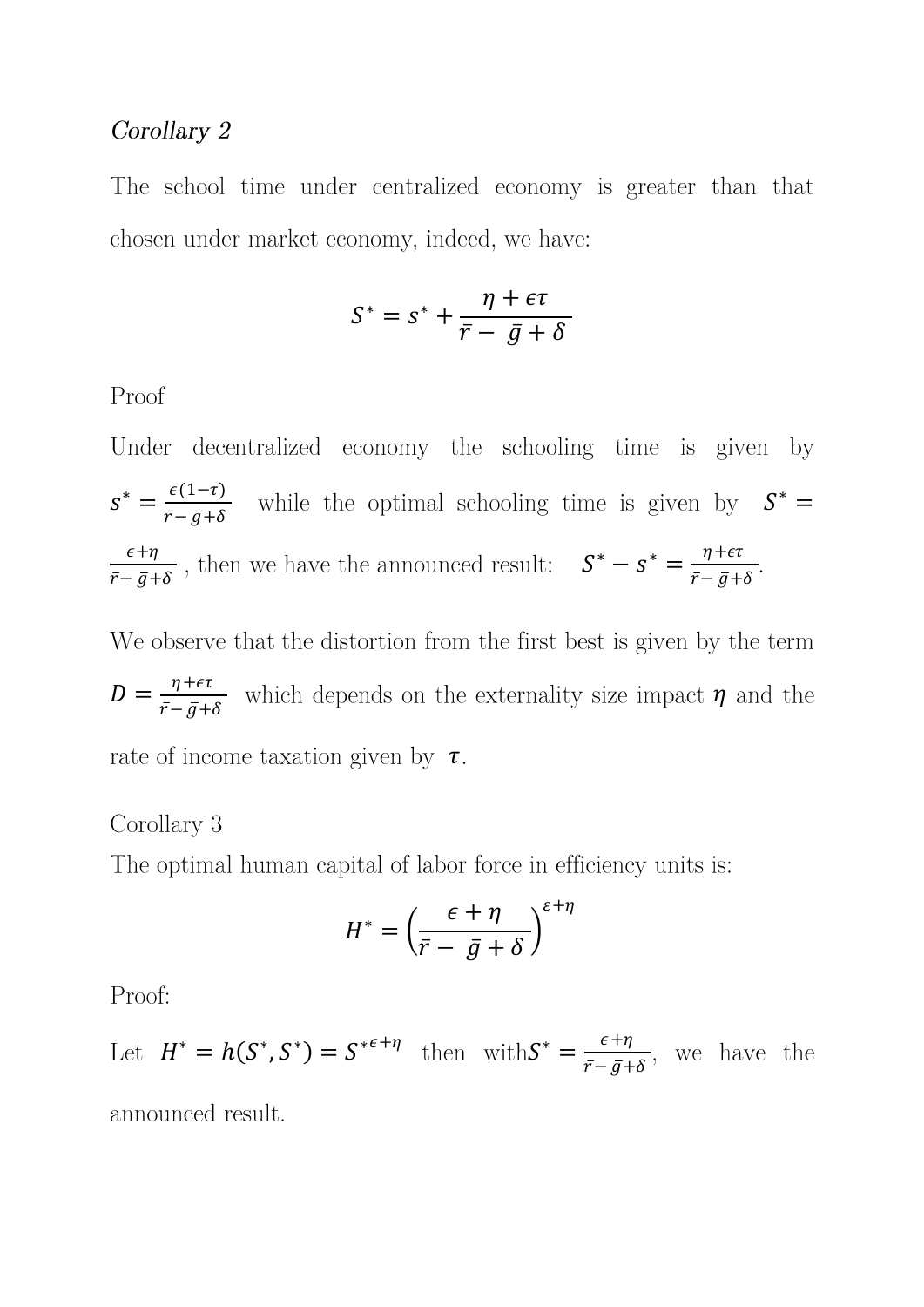Although there is a distortion in educational allocation, this distortion can be corrected through a taxation subvention policy. Indeed, if available, an optimal policy exists and is given by the following result.

#### Proposition 3

The educational market allocation may be decentralized through a subvention taxation scheme given by:

$$
\tau^*=-\frac{\eta}{\epsilon}
$$

Proof:

We know that schooling time under centralized economy and that which is chosen under market economy are related by the following equation:

$$
S^* = s^* + \frac{\eta + \epsilon \tau}{\bar{r} - \bar{g} + \delta}
$$

Thus we have  $S^* = s^*$  if and only if  $D = \frac{\eta + \epsilon \tau}{\bar{r} - \bar{g} + \delta} = 0$ , therefore:

for  $(\bar{r} - \bar{g} + \delta) > 0$ , we have  $\eta + \epsilon \tau = 0$  which implies  $\tau = \tau^* =$  $-\frac{\eta}{\epsilon}$ .

From this finding, we note that in order to implement an optimal education policy in the presence of positive educational externalities,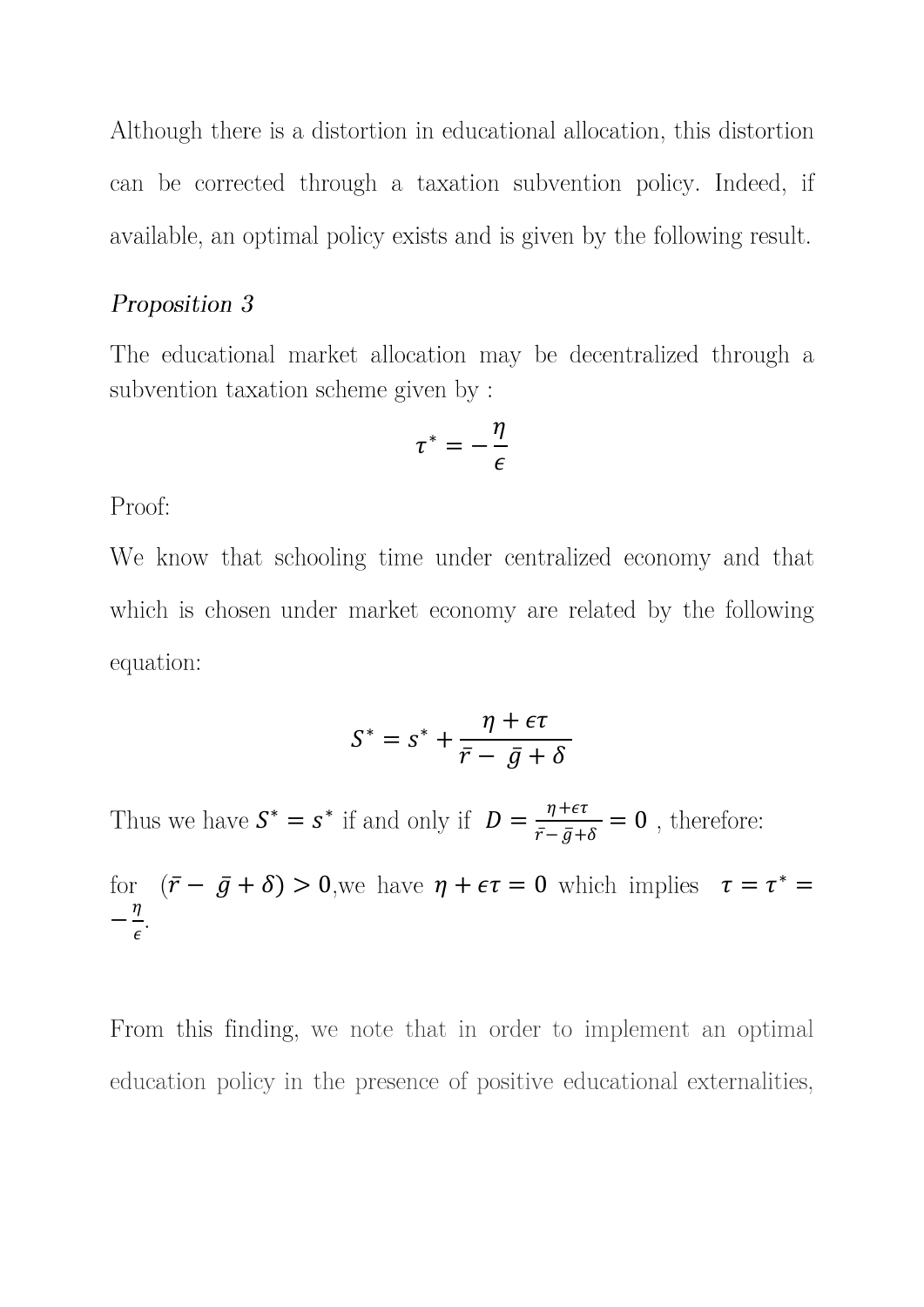we should subsidize the accumulation of human capital, and, the rate of the subsidy depends on the relative size of the externality.

Our current research agenda focuses on the simulation of the optimal education policies for Morocco (Bouzahzah, Jellal 2014).

## References

Acemoglu, D. and J. Angrist, "How Large are the Social Returns to Education? Evidence from Compulsory Schooling Laws," NBER Macro annual  $(2000)$  pp.9-59.

Ben-Porath, Yoram, The Production of Human Capital and the Life Cycle of Earnings, Journal of Political Economy, August 1967, 75 (4), 352.365.

Bils, Mark and Peter Klenow, Does Schooling Cause Growth?.. American Economic Review, December 2000, 90, 1160.1183.

Bouzahzah, M and M. Jellal (2014) " Optimal Education Policies for Morocco", Al makrîzi Institut d'économie mimeo

Caselli, Francesco and James Feyrer, The Marginal Product of Capital, August 2005. NBER Working Paper 11551.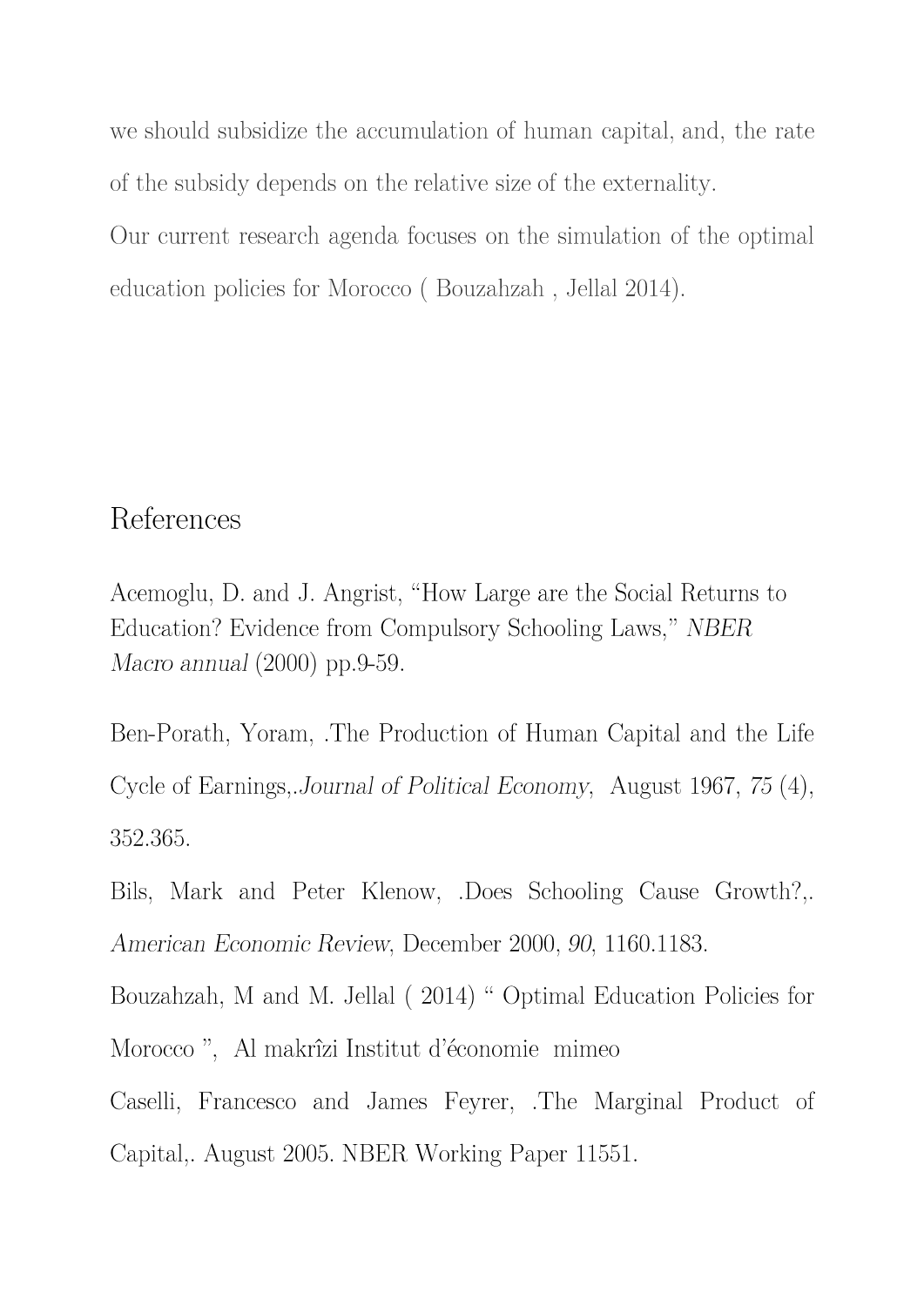Hall, Robert E. and Charles I. Jones, .Why Do Some Countries Produce So Much More Output per Worker than Others?, Quarterly Journal of Economics, February 1999, 114 (1), 83.116.

Jellal, M, (2014). "Culture Education et Croissance Economique" mimeo Al makrîzi Institut d'économie

Jones, Charles I, (2007). A Simple Mincerian Approach to Endogenizing Schooling, mimeo

Lucas, Robert E., "On the Mechanics of Economics Development," Journal of Monetary Economics", XXII (1988), 3-42.

Manuelli, Rodolfo and Ananth Seshadri, .Human Capital and the Wealth of Nations, March 2005. University of Wisconsin working paper.

Mincer, Jacob, Investment in Human Capital and Personal Income Distribution, Journal of Political Economy, August 1958, 66 (4), 281.302.

Moretti, Enrico, Estimating the Social Return to Higher Education: Evidence from Longitudinal and Cross-Section Data, Journal of *Econometrics* (2003)

Moretti, Enrico, Workers' Education, Spillovers and Productivity: Evidence from Plant-Level Production Functions, American *Economic Review, 94(3), (2004).*